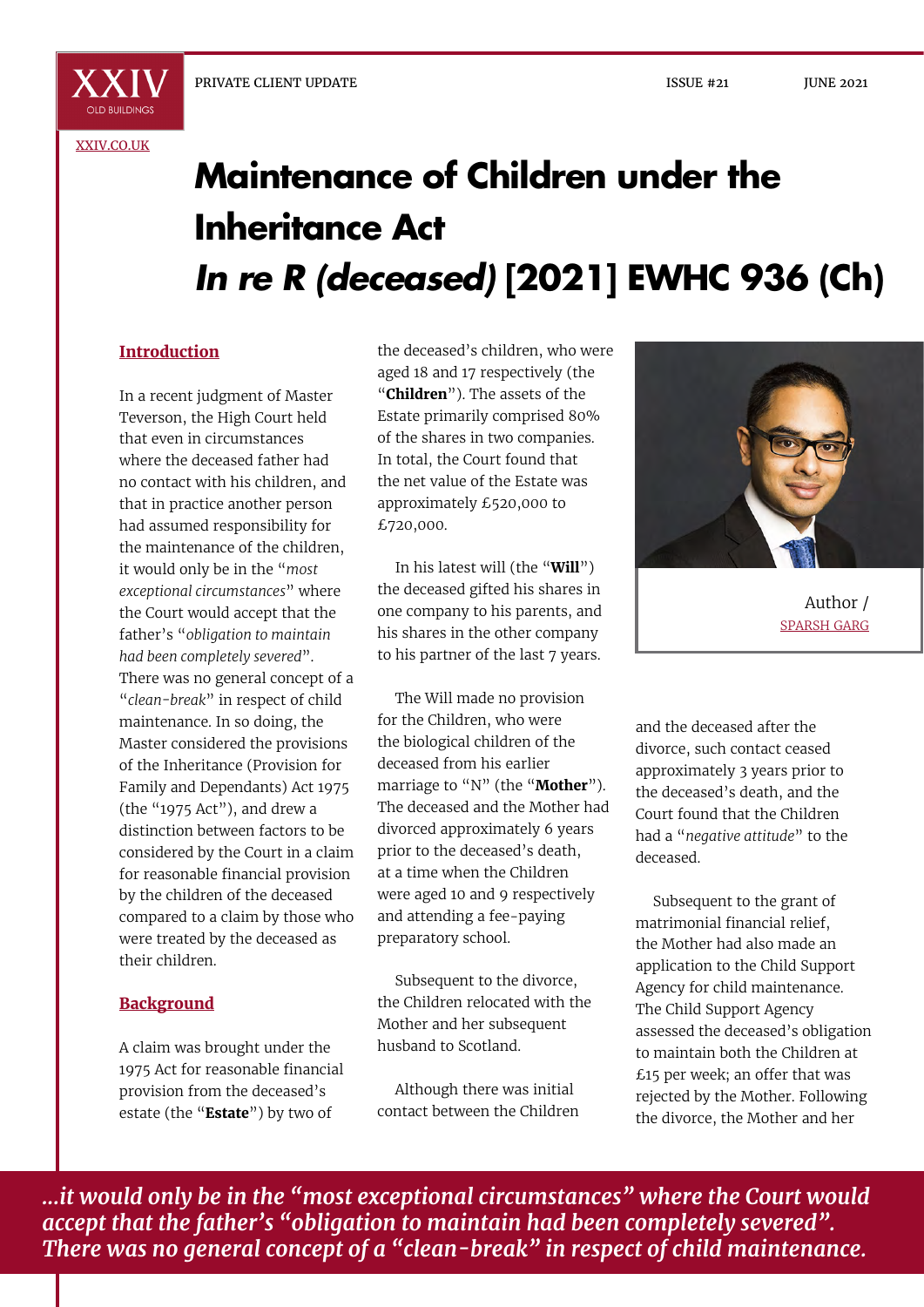ISSUE #21 JUNE 2021

[XXIV.CO.UK](http://xxiv.co.uk)

OLD RUILDINGS

## *The Will made no provision for the Children, who were the biological children of the deceased from his earlier marriage...*

husband, the Children's stepfather, financially maintained the Children, including sending the Children to fee-paying secondary schools.

The deceased was plainly aware of the risk of making no financial provision for the Children from his Estate. The Will stated expressly that no provision was being made for the Children. The Deceased had also made a statement to accompany the Will, which recorded his reasons for why he did not want the Children to benefit from the Estate. They were as follows:

a) The Mother had left him, taking the Children with her to start a new life with her new husband in Scotland.

b) An offer had been made by the Child Support Agency but this was rejected by the Mother, with the Mother subsequently no longer pursuing the claim.

c) He had been prevented from having contact with the Children.

d) The Mother had been clear that she did not want the deceased to be a part of the Children's life.

The Children, with the Mother as their litigation friend, did however bring a claim for "*reasonable financial provision*" from the Estate under the 1975 Act.

#### **The General Principles**

In his judgment, the Master set out the general principles for a claim for "*reasonable financial provision*" under the 1975 Act, drawing on the provisions of the 1975 Act and the leading case of *Ilott v The Blue Cross* [2018] AC 545.

In light of those general principles, the Master held that the fundamental issue for determination was "*whether, and if so, how far the Deceased's estate should be required to provide for [the Children's] maintenance until they are in a position to earn a reasonable wage or salary*"; paragraph 45.

#### **Did the Will make reasonable financial provision for the Children?**

The Master considered the factors set out in section 3 of the 1975 Act in evaluating whether the Will had made reasonable provision for the Children. Although the Master carefully considered the

other factors, he recognised that at the heart of the claim by the Children was whether the deceased at the date of his death continued to owe any obligations and responsibilities to the Children, and if he did, what was the nature and extent of those obligations and responsibilities; see paragraph 67.

It was argued on behalf of the defendants, the deceased's partner and parents, that neither at the time of making the Will nor on his death was the Deceased under a continuing obligation or responsibility to make provision for the maintenance of the Children. In particular, they relied on the following matters:

- 1. The deceased had not been providing for the Children since the divorce in 2012.
- 2. No efforts had been made by the Mother to compel the deceased to do so since the assessment by the Child Support Agency in 2013.
- 3. All direct contact between the deceased and the Children had stopped years before the deceased's death.
- 4. The responsibility for maintaining the Children had since the divorce been assumed entirely by the Mother and her new husband.

*The Will stated expressly that no provision was being made for the Children. The Deceased had also made a statement to accompany the Will, which recorded his reasons for why he did not want the Children to benefit from the Estate.*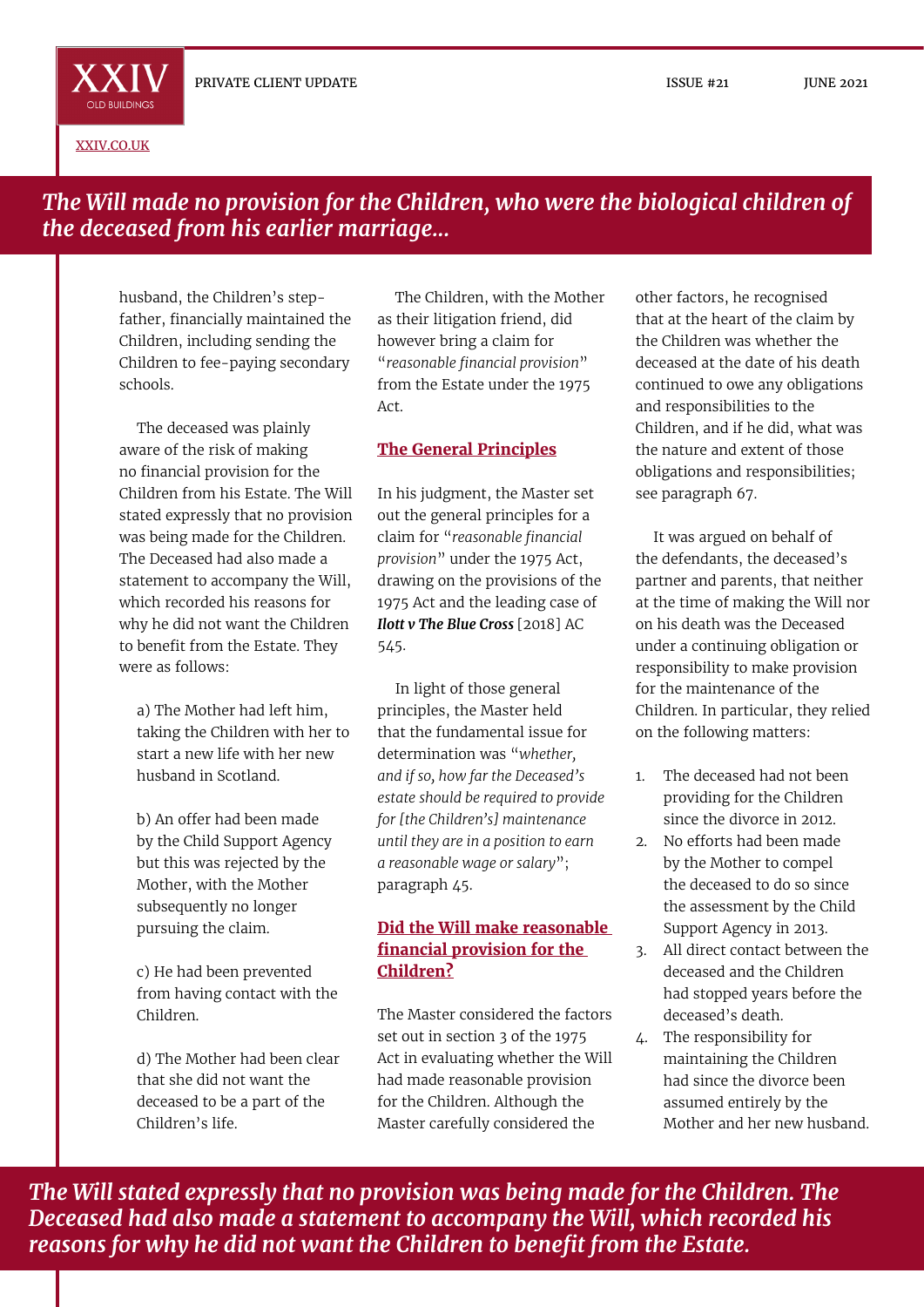ISSUE #21 JUNE 2021

[XXIV.CO.UK](http://xxiv.co.uk)

**XXIV** OLD BUILDINGS

*...the Master held that the fundamental issue for determination was "whether, and if so, how far the Deceased's estate should be required to provide for [the Children's] maintenance until they are in a position to earn a reasonable wage or salary"*

On the other hand, it was argued on behalf of the Children that the deceased continued to have obligations and responsibilities to the Children both at the time of making the Will and at his death. In particular, they argued that such obligations arose from the very fact that the deceased was the father of the Children, and the Children were of school age whose education and training would be likely to continue for a number of years.

With respect to the latter, the Master noted that at the time the deceased and the Mother separated, the Children were attending a fee-paying school. There was an expectation that the Children would be educated privately subject to any affordability concerns.

Having regard to all the factors, and specifically the obligations of the deceased to the Children, the Master concluded that the Will failed to make reasonable financial provision for the Children in circumstances where they were excluded from the Estate and no other provision had been made for them.

In reaching this conclusion the Master noted a distinction to be drawn between claims by children of the deceased, and claims by those treated by the deceased as if they were his/her children. With respect to the latter, section 3(3) of the 1975 Act also requires the Court to have regard to:

- 1. Whether the deceased maintained the claimant, and if so, the length of time and the basis on which the deceased so.
- 2. Whether and, if so to what extent, the deceased assumed responsibility for the maintenance of the claimant.
- 3. The liability of any other person to maintain the claimant.

On the other hand, the Master noted the absence of such considerations in a claim by a child of the deceased, and the general obligations of a parent towards their children "*made it inappropriate to include these additional considerations*"; see paragraph 79.

In a clear statement with respect to how the Court will approach a claim by a child, who is either a minor or a young adult, the Master stated:

"Whilst there may be exceptional or extreme cases, it will not generally be open to beneficiaries in response to an application by a child of the deceased to rely on the fact that the deceased failed to provide child support (even if not called upon to do so), or to rely on the fact that the child was treated by a step-father as a child of his family and assumed responsibility for his maintenance. Lack of contact and assumption of responsibility by another person are factors capable of impacting on the value of the claim. Only in the most exceptional circumstances would I expect the court to accept that the obligation to maintain had been completely severed. The concept of a clean-break is not generally applicable in respect of child maintenance."

#### **What reasonable financial provision should now be made for the Children?**

Although the Master held that the deceased had made no reasonable financial provision for

*Having regard to all the factors, and specifically the obligations of the deceased to the Children, the Master concluded that the Will failed to make reasonable financial provision for the Children in circumstances where they were excluded from the Estate and no other provision had been made for them.*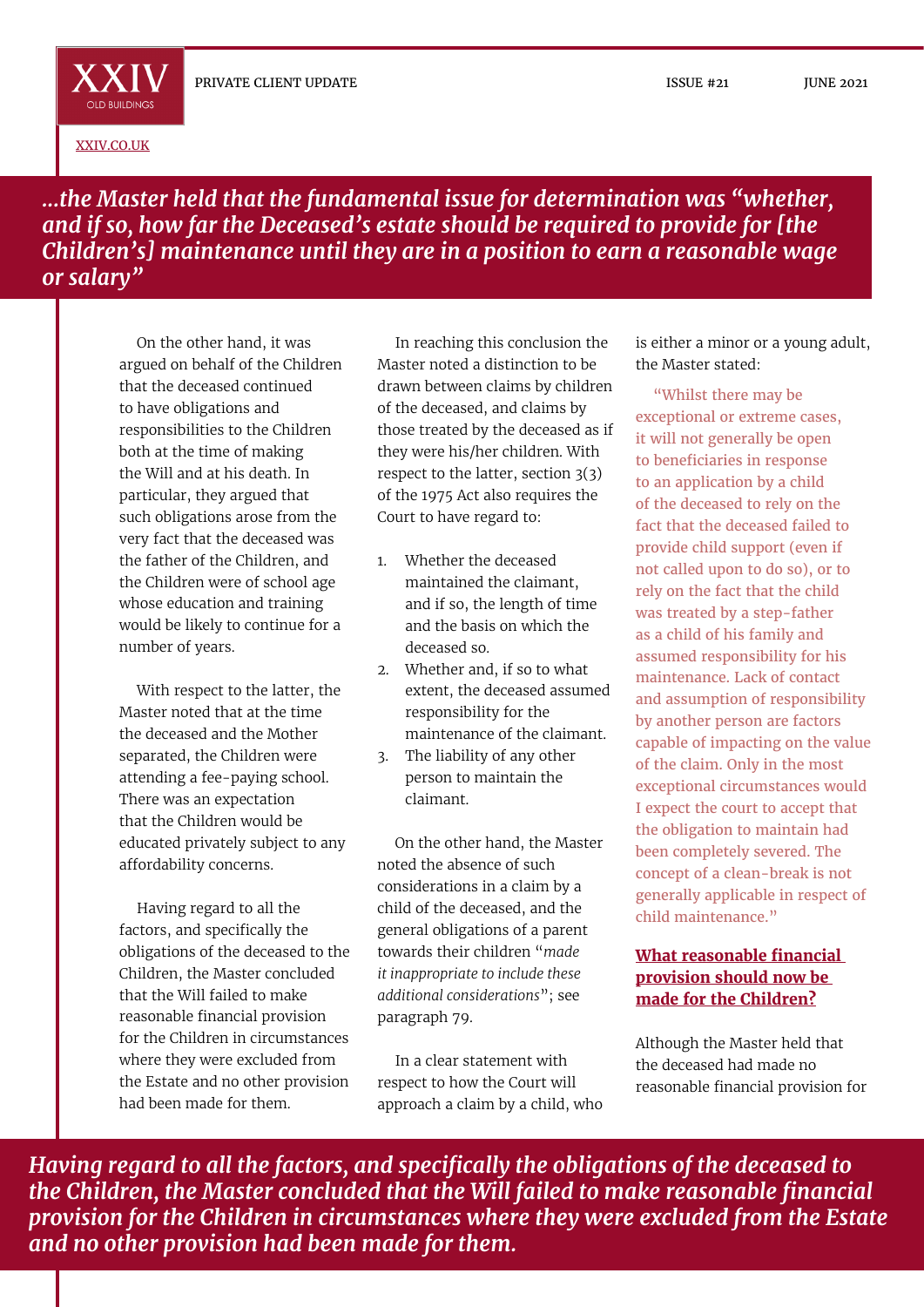[XXIV.CO.UK](http://xxiv.co.uk)

OLD BUILDINGS

ISSUE #21 JUNE 2021

*...it will not generally be open to beneficiaries in response to an application by a child of the deceased to rely on the fact that the deceased failed to provide child support (even if not called upon to do so), or to rely on the fact that the child was treated by a step-father as a child of his family and assumed responsibility for his maintenance.*

the Children, he was careful not to value the claim of the Children on the basis of compensating the Mother or any supposed unfair or unreasonable conduct by the deceased. In particular, it was sought to be argued that since the Mother had met the needs of the Children since the divorce without any contribution from the deceased it was reasonable and fair for the Mother to look for those needs to be met from the deceased's estate after his death; see paragraphs 50 and 81.

This was rejected by the Master, who held that "*[The Mother] as the parent with care cannot reasonably expect the entire obligation for maintaining the [Children] to have shifted to the Deceased's estate consequential upon his death*". Rather, it was the Mother's decision to continue to send the Children to a private school without consulting the deceased, and it was open to the Mother to approach the deceased if school fees were becoming burdensome.

The Master stressed that the Court must bear in mind that

the claim is limited to what is reasonably required for the child's maintenance and the Court should "*guard against unreasonable claims made on a child's behalf by the surviving parent*"; see paragraph 82.

On the other hand, it was wrong for the defendants to argue that a claim for reasonable financial provision was only limited to payments enabling the claimants to discharge the costs of future living expenses. A claim for maintenance may be backdated to the date of death or such later date as may be appropriate; see paragraphs 83-88.

Applying those principles, the Court held that in the circumstances reasonable financial provision for the Children from the Estate should be calculated as follows:

- 1. The Estate to pay 50% of the Children's living costs from the date of the hearing until the Children reach the age of 25.
- 2. The Estate to pay all the school fees of the older child

in respect of his last year at school.

- 3. The Estate to pay all the school fees of the younger child for his 5th form education and 80% of the fees for his 6th form education.
- 4. The Estate would not be liable to pay any additional costs for schooling, which should be met by the Mother.
- 5. The Estate to pay 50% of the Children's car related expenses on the basis that it was reasonable for each child to have a reliable secondhand car.
- 6. The Estate was not liable to pay for university tuition in circumstances where there were no tuition fees for attending a Scottish university and student loans were available to attend an English university. With respect to university accommodation, the Estate should pay 50% of the costs.
- 7. The Estate was not sufficient to finance the purchase of a property for the Children when they left university. In the circumstances, reasonable maintenance would mean

*Although the Master held that the deceased had made no reasonable financial provision for the Children, he was careful not to value the claim of the Children on the basis of compensating the Mother or any supposed unfair or unreasonable conduct by the deceased.*